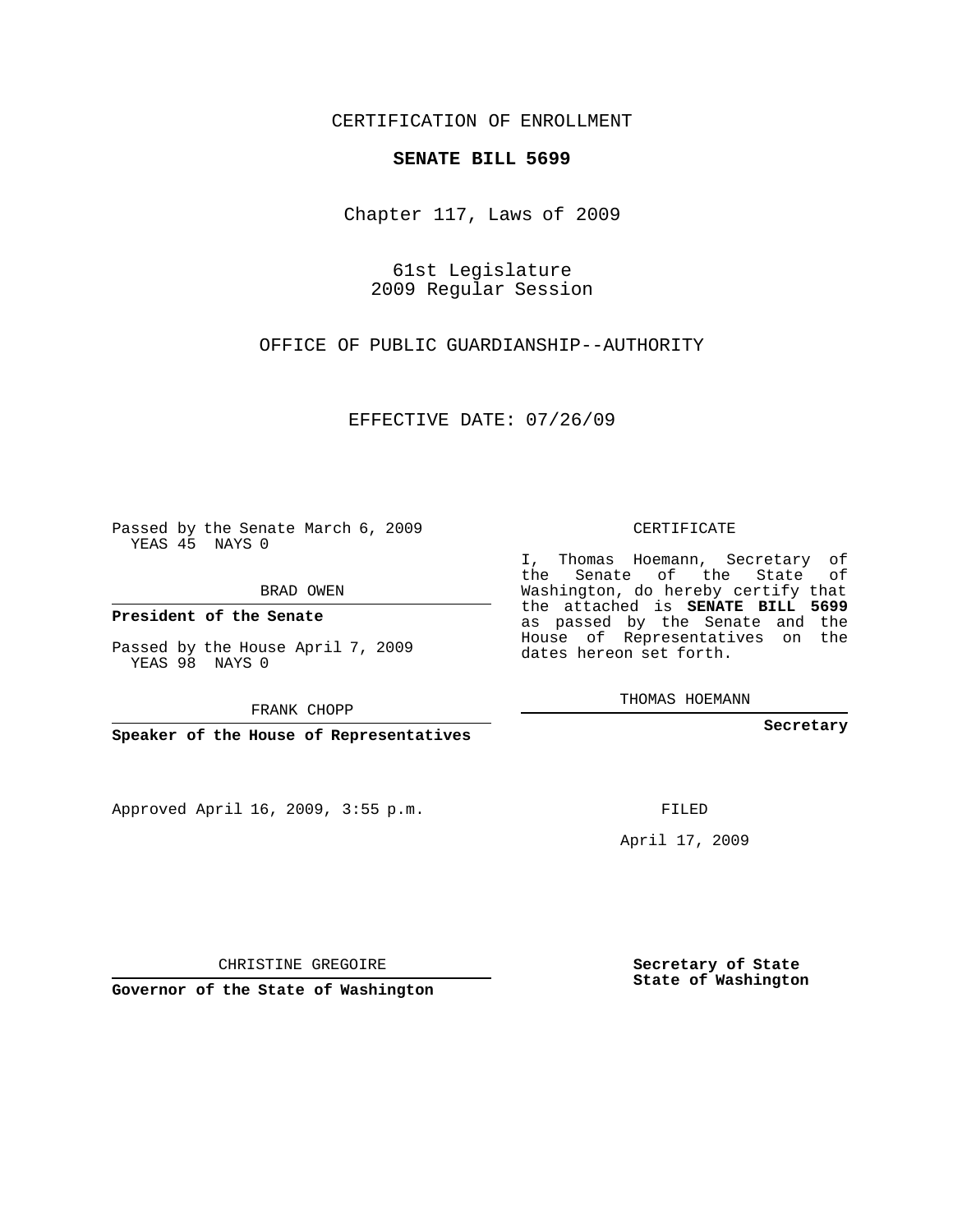## **SENATE BILL 5699** \_\_\_\_\_\_\_\_\_\_\_\_\_\_\_\_\_\_\_\_\_\_\_\_\_\_\_\_\_\_\_\_\_\_\_\_\_\_\_\_\_\_\_\_\_

\_\_\_\_\_\_\_\_\_\_\_\_\_\_\_\_\_\_\_\_\_\_\_\_\_\_\_\_\_\_\_\_\_\_\_\_\_\_\_\_\_\_\_\_\_

Passed Legislature - 2009 Regular Session

**State of Washington 61st Legislature 2009 Regular Session By** Senators Franklin, Kline, and Parlette Read first time 01/29/09. Referred to Committee on Judiciary.

 AN ACT Relating to the office of public guardianship; and amending RCW 2.72.030.

BE IT ENACTED BY THE LEGISLATURE OF THE STATE OF WASHINGTON:

 **Sec. 1.** RCW 2.72.030 and 2007 c 364 s 4 are each amended to read as follows:

 The public guardianship administrator is authorized to establish and administer a public guardianship program as follows:

 (1)(a) The office shall contract with public or private entities or individuals to provide public guardianship services to persons age eighteen or older whose income does not exceed two hundred percent of the federal poverty level determined annually by the United States department of health and human services or who are receiving long-term care services through the Washington state department of social and health services. Neither the public guardianship administrator nor the office may act as public guardian or limited guardian or act in any other representative capacity for any individual.

 (b) The office is exempt from RCW 39.29.008 because the primary function of the office is to contract for public guardianship services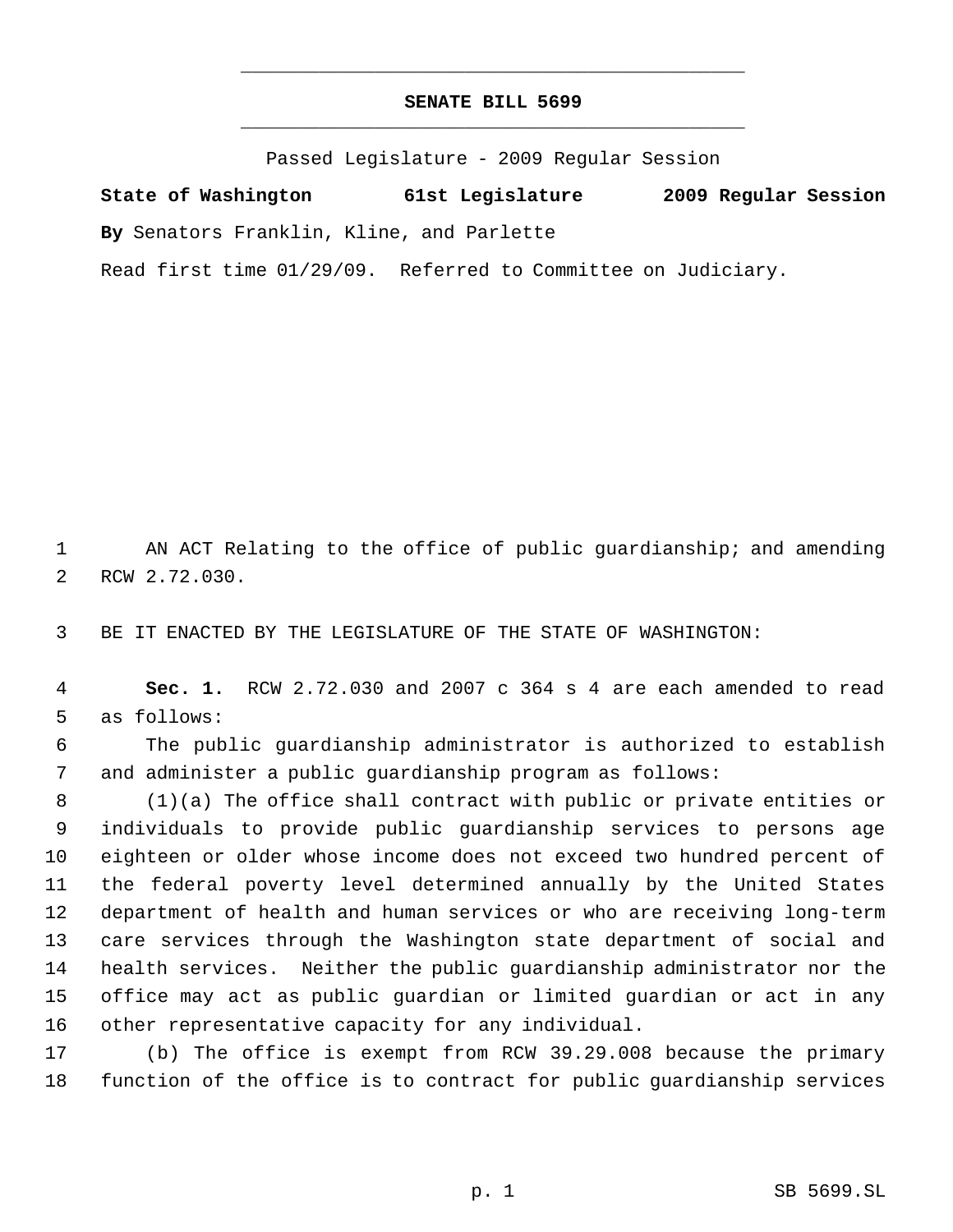that are provided in a manner consistent with the requirements of this chapter. The office shall otherwise comply with chapter 39.29 RCW and is subject to audit by the state auditor.

 (c) Public guardianship service contracts are dependent upon legislative appropriation. This chapter does not create an entitlement.

 (d) The initial implementation of public guardianship services shall be on a pilot basis in a minimum of two geographical areas that include one urban area and one rural area. There may be one or several contracts in each area.

 (2) The office shall, within one year of the commencement of its operation, adopt eligibility criteria to enable it to serve individuals with the greatest need when the number of cases in which courts propose to appoint a public guardian exceeds the number of cases in which public guardianship services can be provided. In adopting such criteria, the office may consider factors including, but not limited to, the following: Whether an incapacitated individual is at significant risk of harm from abuse, exploitation, abandonment, neglect, or self-neglect; and whether an incapacitated person is in imminent danger of loss or significant reduction in public services that are necessary for the individual to live successfully in the most integrated and least restrictive environment that is appropriate in light of the individual's needs and values.

 (3) The office shall adopt minimum standards of practice for public guardians providing public guardianship services. Any public guardian providing such services must be certified by the certified professional guardian board established by the supreme court.

 (4) The office shall require a public guardian to visit each incapacitated person for which public guardianship services are provided no less than monthly to be eligible for compensation.

 (5) The office shall not petition for appointment of a public 32 guardian for any individual. It may develop( $\left( \frac{1}{2} \right)$  and shall consult with 33 the advisory committee regarding the need to develop,)) a proposal for the legislature to make affordable legal assistance available to petition for guardianships.

 (6) The office shall not authorize payment for services for any entity that is serving more than twenty incapacitated persons per certified professional guardian.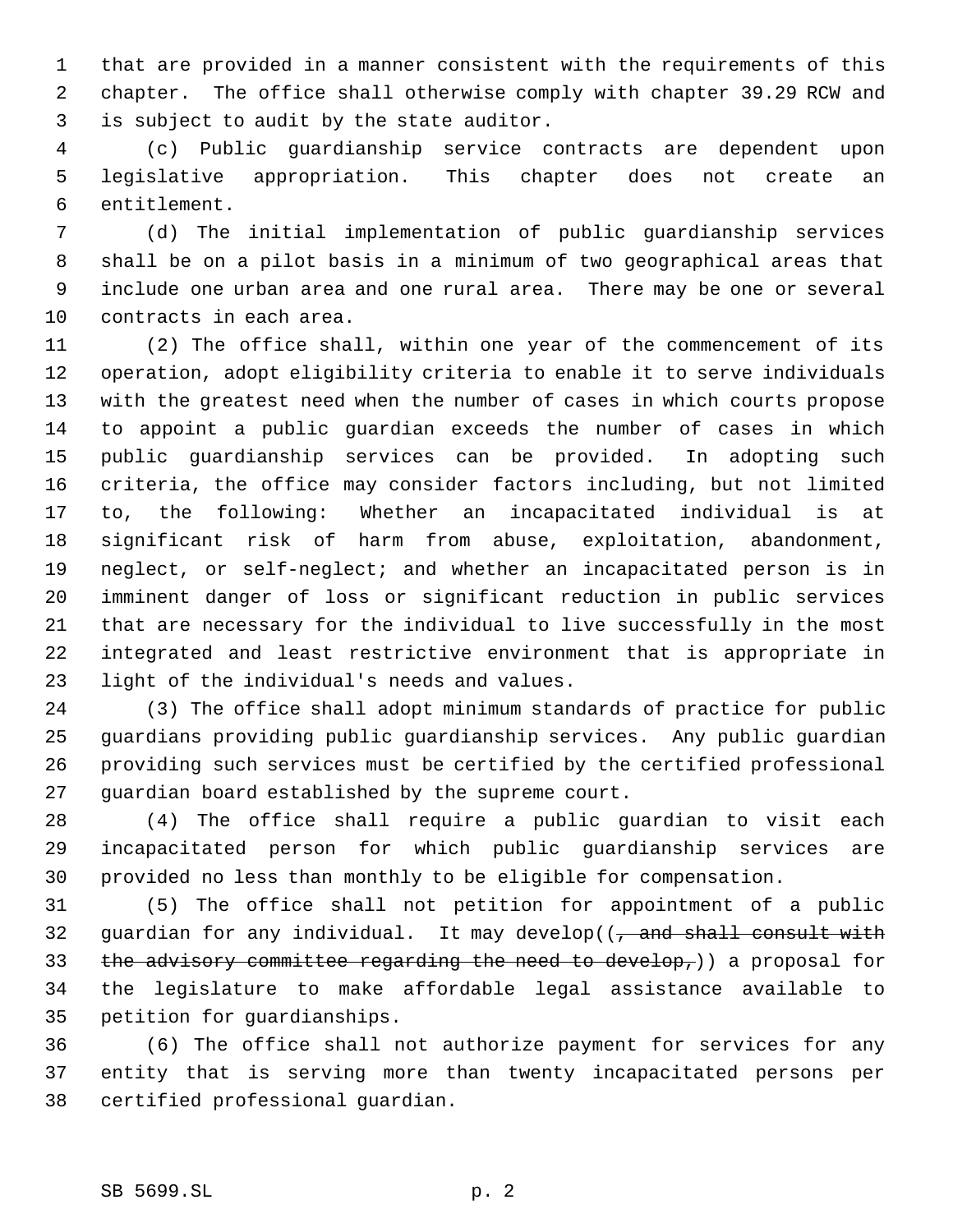(7) The office shall monitor and oversee the use of state funding to ensure compliance with this chapter.

 (8) The office shall collect uniform and consistent basic data elements regarding service delivery. This data shall be made available to the legislature and supreme court in a format that is not identifiable by individual incapacitated person to protect confidentiality.

 (9) The office shall report to the legislature on how services other than guardianship services, and in particular services that might reduce the need for guardianship services, might be provided under contract with the office by December 1, 2009. The services to be considered should include, but not be limited to, services provided under powers of attorney given by the individuals in need of the services.

 (10) The office shall require public guardianship providers to seek reimbursement of fees from program clients who are receiving long-term care services through the department of social and health services to the extent, and only to the extent, that such reimbursement may be paid, consistent with an order of the superior court, from income that would otherwise be required by the department to be paid toward the cost of the client's care. Fees reimbursed shall be remitted by the provider to the office unless a different disposition is directed by the public guardianship administrator.

 (11) The office shall require public guardianship providers to certify annually that for each individual served they have reviewed the need for continued public guardianship services and the appropriateness of limiting, or further limiting, the authority of the public guardian under the applicable guardianship order, and that where termination or modification of a guardianship order appears warranted, the superior court has been asked to take the corresponding action.

 (12) The office shall adopt a process for receipt and consideration of and response to complaints against the office and contracted providers of public guardianship services. The process shall include investigation in cases in which investigation appears warranted in the 35 judgment of the administrator. ((The office shall provide the advisory committee  $-with - a - summary - and - analysis - of - the - results - of - these$ 37 complaints. When-requested-by-the-complaining-party, his or her